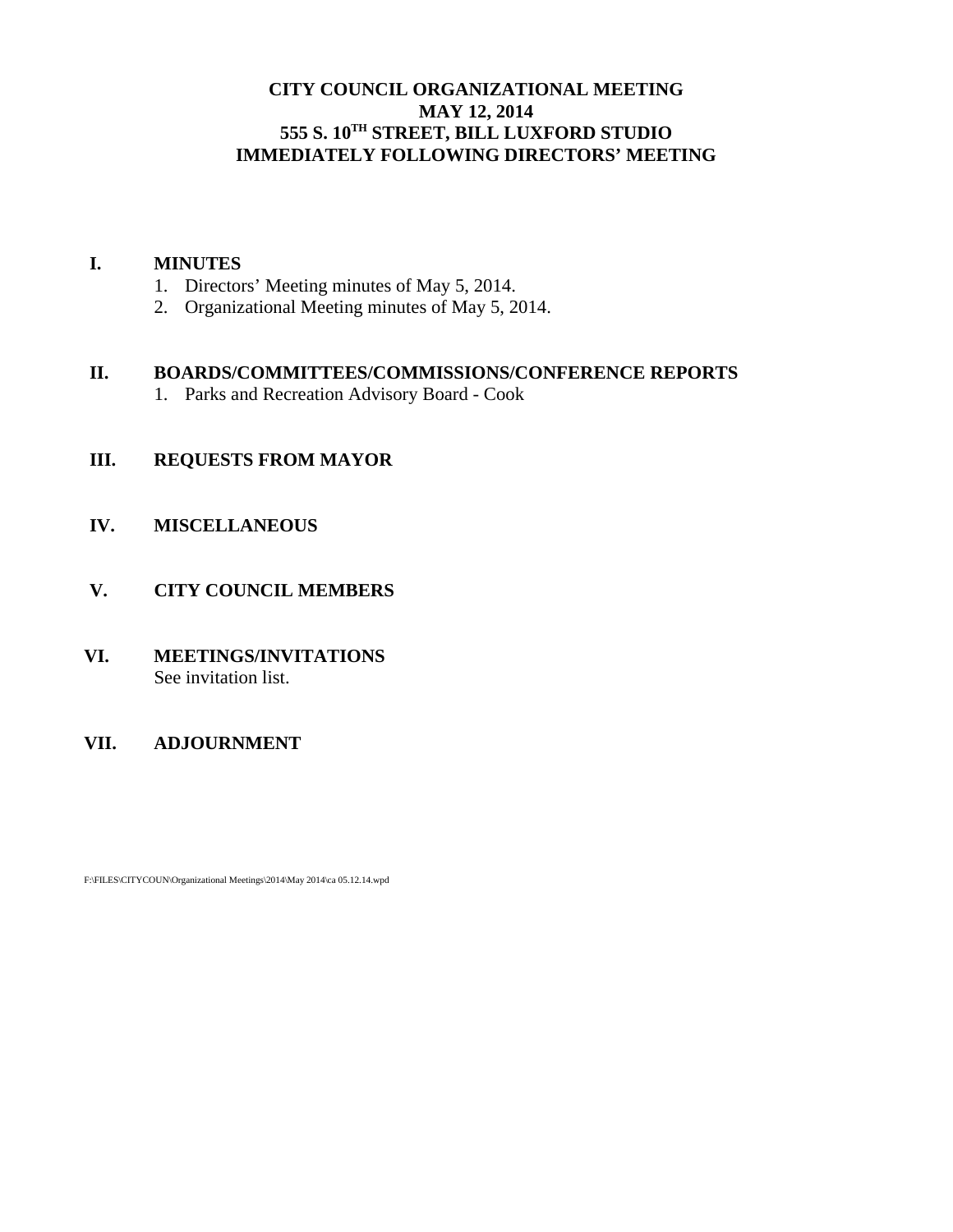# **MINUTES CITY COUNCIL ORGANIZATIONAL MEETING MAY 12, 2014**

- **Present:** Carl Eskridge, Chair; Doug Emery, Vice Chair; Leirion Gaylor Baird; Jon Camp; Trent Fellers; Roy Christensen; and Jonathan Cook
- **Others:** Lynn Johnson, Parks and Recreation Director; Denise Pearce, Senior Policy Counsel; and Mary Meyer, Council Secretary

Chair Eskridge opened the meeting at 2:16 p.m. and announced the location of the Open Meetings Act.

#### **I. MINUTES**

1. Directors' Meeting minutes of May 5, 2014.

2. Organizational Meeting minutes of May 5, 2014.

With one correction made the above minutes placed on file in the City Council office.

# **II. BOARDS/COMMITTEES/COMMISSIONS/CONFERENCE REPORTS**

#### **1. Parks and Recreation Advisory Board - Cook**

Cook stated that he was unable to attend but asked Lynn Johnson, Parks and Recreation Director, to report.

Johnson stated the Board discussed establishing a Recreation Committee. The committee core would be Parks & Recreation Advisory Board Members and we would reach out to the community, such as the YMCA, the Sports Council, and Lincoln Public Schools. People with an interest in recreation facilities and programming. Essentially the Health Department would be engaged, possibly their development department. We would look at provisions of facilities, playgrounds, play fields, and encourage families and children to play outside. Also look at programming and try to identify the gaps and coordinate between agencies to cover.

Johnson added they wrote a report on the golf program, and put a number of items in motion. The budget is essentially based on 170,900 rounds, a new benchmark to work against. The downfall are our rounds this year. We experienced a hard winter and the courses are struggling but headed in the right direction.

He commented regarding a couple of construction projects, the Centennial Mall is in motion. The contractor had stated the two south blocks, immediately north of the Capitol Building, will be finished this year. Then they will essentially shut down for the winter, and resume construction in the spring of 2015, finishing the two northern blocks. "P" to "R" streets will be finished by late 2015. There was a question on a possible dedication event. Probably some time in 2016, as we want to be sure the plantings are in place and everything is operating.

Johnson stated they also discussed the timing for Civic Plaza,  $13<sup>th</sup>$  and "P" Streets. The construction being done should be finished in July. The Hour Glass Tower will arrive in Lincoln the first weekend in September, and erected the week of September  $9<sup>th</sup>$ . Looking at a dedication early in October, possibly the first Friday.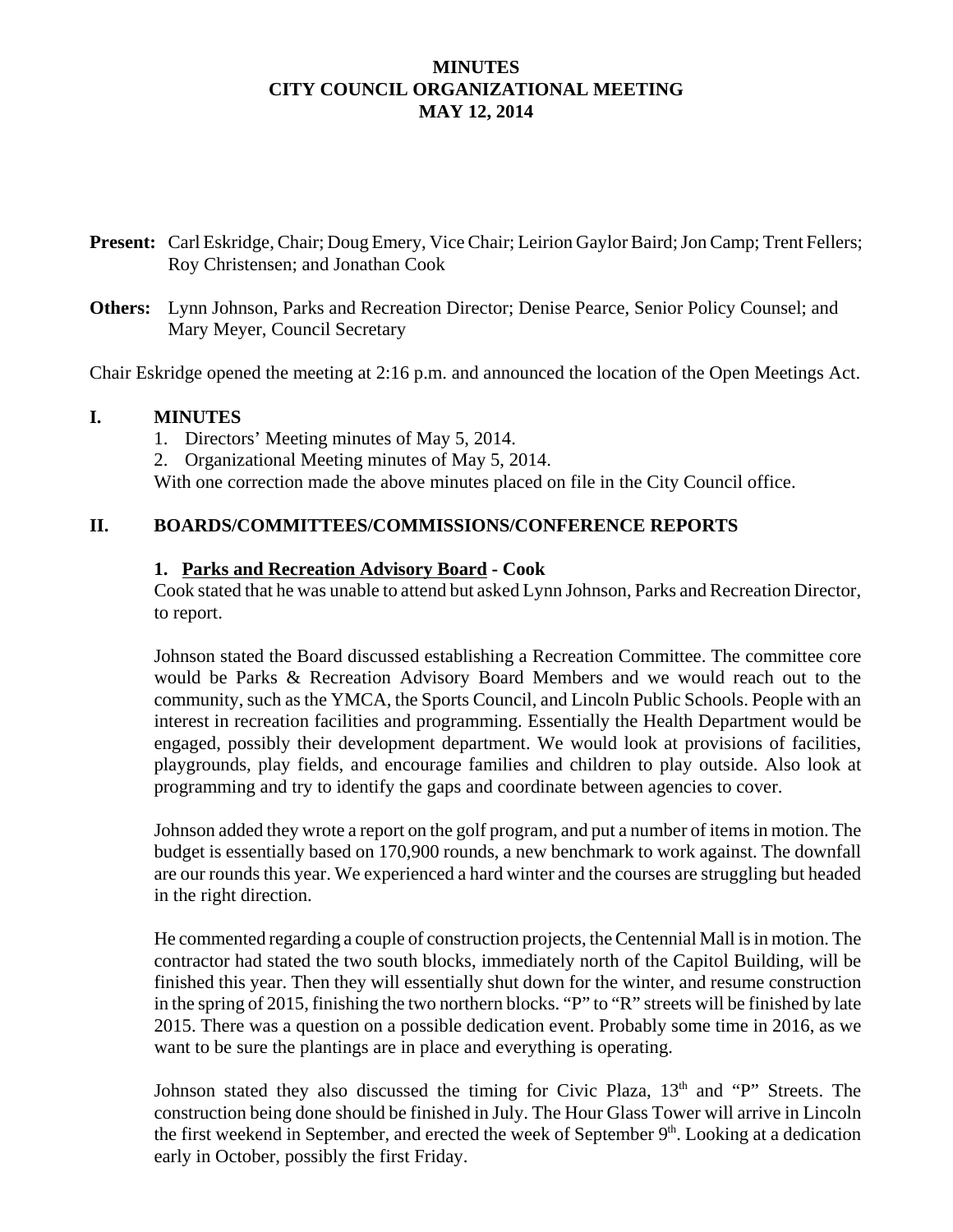He added they received a briefing on summer recreation programming. Day camps and pools will open on Saturday, the 23rd. Less than two weeks away. The Day Camp registration shows approximately 750 children each day. Registration going well.

Cook mentioned The Party in the Plaza on Saturday, May  $17<sup>th</sup>$ , 4:00 p.m. to 9:00 p.m., what event is this? Johnson replied they started last year doing the Party in the Parks series. Now expanding to include different sites. The first of the Parties in the Parks is this Saturday, 4:00 p.m. to 9:00 p.m. with children art activities. Also theatrical arts, which is pretty new to the event, and live music. Hopefully the upgrade will increase attendance.

Eskridge asked if there was any news on Antelope Valley regarding the storms last night? Johnson answered he hasn't heard any. Camp added it was fine today when he drove by at 8:00 a.m.

Cook stated there is the underground conduit which takes most of the water. Johnson added, so it doesn't overflow. Cook said he would be interested to know if most water went through the conduit? Johnson replied he would find out by asking if there were indications of overtopping last night. So far haven't heard anything.

# **III. REQUESTS FROM MAYOR**

Hoppe stated not at this time.

#### **Denise Pearce - Senior Policy Counsel** (Attachment A)

Pearce stated Council typically reorganizes every two years in terms of what boards or committees they serve on. Usually after the Chair and Vice Chair elections. This year we just have four appointments. If everyone is okay with the Member appointed on the list, we would be okay. Agreement from Council. Pearce stated she would prepare the resolutions.

- **IV. MISCELLANEOUS** None
- **V. CITY COUNCIL MEMBERS** No comments
- **VI. MEETINGS/INVITATIONS** See invitation list.

# **VII. ADJOURNMENT**

Chair Eskridge adjourned the meeting at 2:22 p.m.

F:\FILES\CITYCOUN\MINUTES\2014\May 2014\cm 05.12.14.wpd